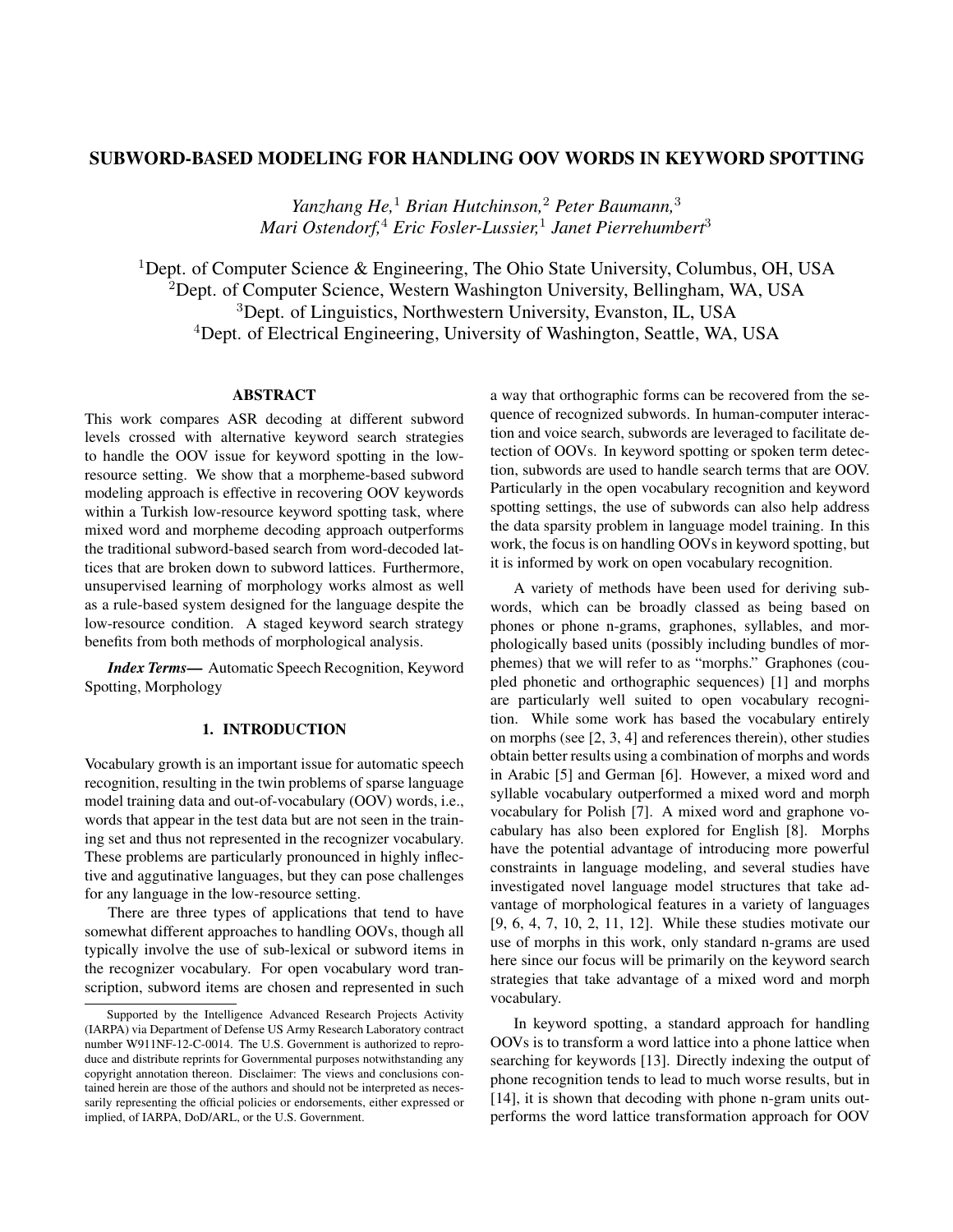terms when a flexible segmentation is used to incorporate different order n-grams. Since in-vocabulary terms are best recognized with a word-based model, a staged keyword search strategy (word-based model for in-vocabulary terms, subword model for OOVs) is typically used.

In our study on keyword spotting, we investigate the use of mixed unit decoding to improve keyword spotting for OOVs, particularly focusing on the use of morph-based subword units. This is in contrast to previous study of morph-based keyword spotting [15], where they expand word-decoded lattices into morphs or do subword-only decoding instead of doing mixed unit decoding. We compare two methods for obtaining morph units in morph-only and mixed word-morph decoding, to a word-based decoding baseline, and we leverage different keyword search alternatives. Specifically, we look at stem and affix bundles identified by a rule-based system designed for our target language (Turkish) [16] and automatically-derived morphs identified via unsupervised learning using Morfessor [17].

This contrast is similar to some of the methods explored in [2] for open vocabulary recognition, and we confirm their finding that unsupervised morphology learning gives similar results compared to the rule-based system. Further, unlike this and other prior work which uses morphology in Turkish broadcast news transcription [18, 4, 19, 2], our study involves keyword spotting in conversational Turkish with minimal training resources (10 vs. roughly 200 hours).

## 2. SUBWORD-BASED DECODING

## 2.1. Morphological Analysis

There are many approaches for splitting words into subword units or morphs; of particular interest are rule-based morphological analyzers and unsupervised segmentation algorithms. Rule-based systems typically provide linguistically accurate morphological analyses for all words covered in the hand-crafted rule base. However, this high accuracy is often achieved by positing a large number of morphs; since many of these morphs are infrequent or acoustically confusable, they may have a detrimental effect on speech recognition performance [20].

Unsupervised segmentation algorithms are less accurate than rule-based systems, but they typically do not posit many rare morphs, while still providing good coverage of new words. However, many of the identified morphs may still be acoustically confusable.

In this paper, we compare analyses obtained from two different morphological systems, leveraging their respective advantages, while minimizing their drawbacks. For the rulebased system, we used the freely available finite-state morphological analyzer *TRmorph* [16], which achieves high accuracy, while also covering a large portion of the Turkish lexicon. In our training set, only 5.5% of word types could not be analyzed. In order to avoid the problem of over-segmentation and high acoustic confusability, we did not use *TRmorph*'s full morphological analysis, but only segment the word into a stem and the remaining affix bundle (*S+AB*). In addition to providing larger morphs, this stem and affix bundle segmentation also reduces the problem of morphological ambiguity: for 78.6% of the analyzed words the stem was uniquely determined, while unambiguous full morphological analyses would have been possible for only 13.9% of the analyzed words. In the remaining cases of ambiguity, the stem with the highest frequency across the whole training set was chosen.

Our unsupervised segmentation analysis comes from the *Morfessor* algorithm [17], which has become a benchmark for morphological segmentation. Morfessor's selection of wordinternal segmentation is based on the minimum-descriptionlength principle: it tries to find a lexicon of morphs that is both accurate and minimal. The desired degree of segmentation can be manipulated via Morfessor's perplexity threshold parameter, but the effect of this parameter depends strongly on the morphological structure of the language and the size of the training set. We used an exhaustive search over all possible parameter values, minimizing the percentage of lowfrequency morphs.

## 2.2. Subword-based Vocabulary and Language Model

Mixed-unit vocabularies and language models are trained by considering multiple segmentations of the training text: the original word segmentation, a version with all words expanded into subword units, and one with some of the words expanded. Our vocabulary is simply the union of the units present in any segmentation of the training data. With this vocabulary we train trigrams on each of the segmentations of the training data and interpolate them to obtain the final language model. Tuning the interpolation weights requires a segmentation of the held out development data, but no fixed segmentation is clearly preferred, so we set the interpolation weights to be uniform. All of our language models are trigrams with modified-Kneser-Ney smoothing, and are trained with the SRILM toolkit [21]. In our preliminary experiment results, higher order n-grams beyond trigrams did not lead to reduced perplexity.

For the partially expanded version, we choose a set of words to decompose that satisfy three tunable criteria. First, all words that appear more than  $\theta_1$  times in the training data are left intact (i.e. excluded from expansion set). Leaving frequent words intact increases the effective context for tokens with a frequent word in their  $n$ -gram history, and due to their frequency, we assume that these are the whole word units that are easiest to model. Second, no word will be in the expansion set if any subword would appear fewer than  $\theta_2$ times in the expanded text. Lastly, no word will be in the expansion set if any subword appears in fewer than  $\theta_3$  expanded word types in the expanded text. The last two cri-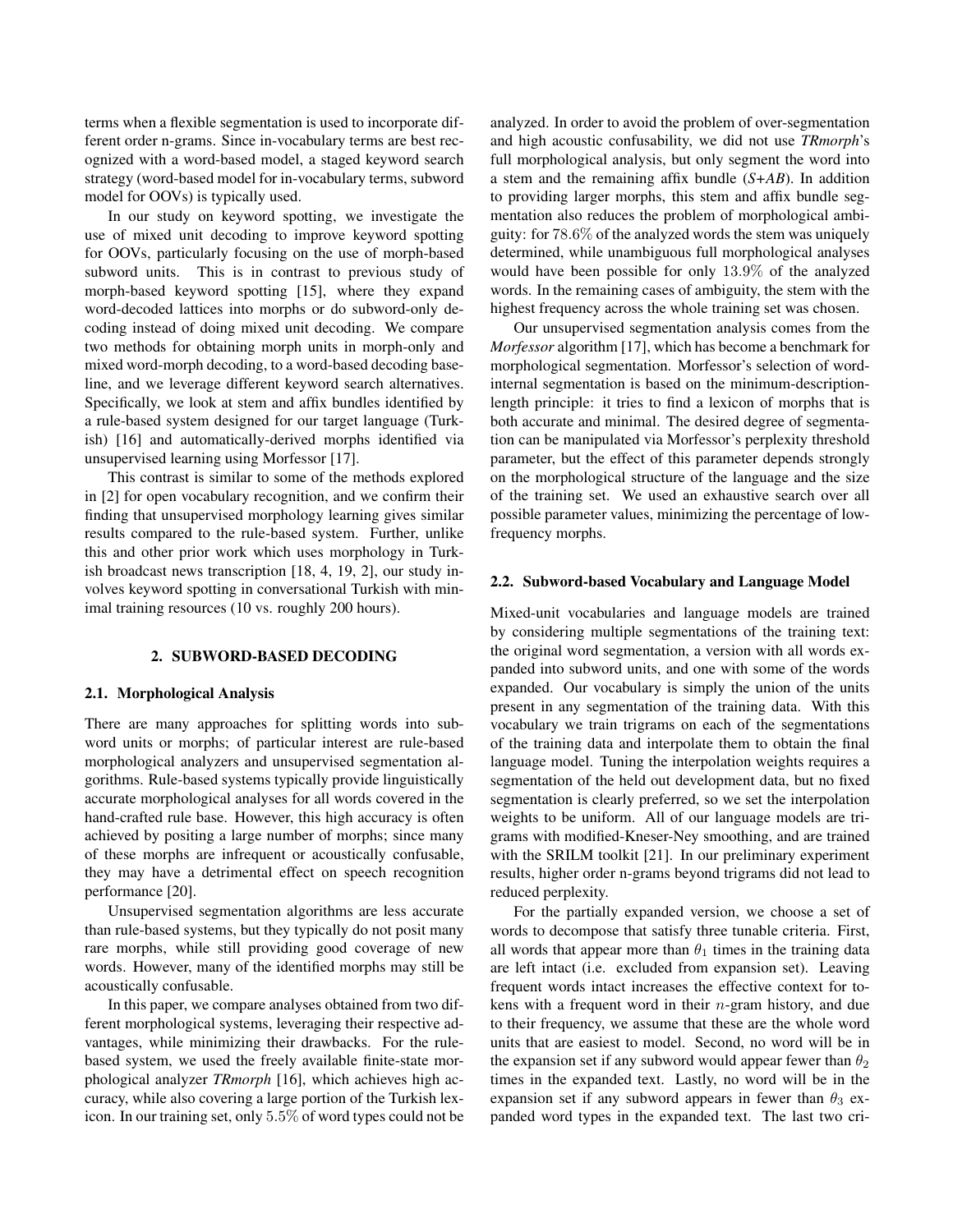teria are designed to limit unit expansion: a subword unit that appears few times in the expanded text will be difficult to model, while a subword unit that appears in few distinct types does not add much generalization. A simple iterative algorithm finds the set of words that satisfy all three criteria. The language models used for the mixed-unit decoding experiments reported in this paper are a three-way interpolation of the word-based, partially-expanded and fully-expanded models. For the partially-expanded models, we chose thresholds  $\theta_2 = \theta_3 = 5$  to avoid introducing very infrequent morpheme units, and  $\theta_1 = 500$  so that roughly half of the word tokens were left intact.

# 2.3. Pronunciation Modeling for Subword Units

Pronunciations for subwords are needed both for decoding within the ASR system and for the keyword search strategy. Since our subwords are generated from the lexicon, we have pronunciations for all of the source words, so the primary task is to associate parts of word pronunciations with the subwords. We have considered two approaches to this problem: the first is to train a grapheme-to-phoneme system to predict pronunciations. We follow a joint multigram approach utilized by the Phonetisaurus G2P toolkit [22]. Predicting subword pronunciations from G2P does have the disadvantage that the context of the subword within the word is lost – for example, 's' word-finally in English can often be pronounced /z/ but this is rarely the case word initially.

In order to preserve context, we also investigated a technique where the graphone alignments in the joint multigram were mapped to the subword decompositions of each word, thus providing a range of pronunciations for each subword. We then took the most likely pronunciation of each subword and used that as the pronunciation in the subword lexicon.

#### 3. KEYWORD SEARCH USING SUBWORDS

Searching keywords in the form of subwords is essential to recover OOVs. Each word can be represented by the word itself or a subword sequence if it can be segmented. For simplicity, we only consider one possible segmentation for each word. In a mixed-unit decoded system, we will search both the word and the subword sequence from the index. For multiword keywords, their representation would be the cross product of all the representations of each component word. In addition, we can consider using only the stem as another representation of a keyword. If the stem is also rare in the corpus, matching the stem is likely to match the OOV keyword, thus reducing the miss rates. Once the keyword representation is chosen, searching the unit sequence in the mixed-unit index is just like searching the multiword keywords in the word-based index, which is described below. Currently each representation for a keyword is equally weighted for simplicity.

Our keyword search algorithm is similar to that of [23]. We create a word-based index from the lattices, tracking all of the words that occur in the lattice, their start and end times, and their lattice posterior probabilities. For single word keywords, we return the list of all of the keyword occurrences, sorted by their posterior probabilities. For multiword keywords, we retrieve the individual words from the index in the correct order with respect to their start and end times but discard occurrences where the time gap between adjacent words is more than 0.5 seconds. All the hypotheses of a keyword form a posting list. The detection threshold in the list is determined separately for each keyword using an empirical estimate of each keyword's term weighted value (TWV) [24]. The probabilities in each keyword's posting list are adjusted by a keyword specific offset to enable a single, keyword independent, detection threshold.

### 4. EXPERIMENTS

# 4.1. Evaluation Setup

We evaluate the effectiveness of various strategies for subword modeling in the task of OOV handling in keyword spotting (KWS). We conduct ASR and KWS experiments on systems trained with the 10-hour limited language pack (LimitedLP) of the Turkish IARPA Babel conversational telephone speech data (IARPA-babel105b-v0.4, [25]). "Actual term weighted value" (ATWV) [26] is the primary metric for the Babel program on the keyword spotting task. In this metric, the cost of a false alarm is relatively small and almost the same for each keyword, but the cost of a miss is one over the number of occurrences of the keyword, which is especially high for OOVs. We tune our parameters on the 10 hour development test set using the evaluation keyword set, and evaluate ATWV on the 5-hour eval-part1 test set for the same set of keywords. In all our experiments, we search only for OOV keywords (KW) using the subword-based system, while the in-vocabulary keywords are still searched by the word-based system for better performance. In addition to the overall ATWV, we also report the OOV-conditioned ATWV, where TWV for OOV keywords are averaged only within the OOV set, so that the scale is independent of OOV rates across different keyword sets. For the evaluation keyword set, 1685 keywords exist in the dev set data, 387 of which are OOVs (22.9%); 1625 keywords exist in the eval-part1 set, 452 of which are OOVs (27.8%). Around 60% of the OOV keywords can be fully recovered by the *S+AB* morphs in the training vocabulary; around 95% of the OOV keywords can be fully recovered by the Morfessor morphs.

Our ASR system models speech using a conventional cross-word triphone 3-state HMM system [24]. Observations are modeled by diagonal covariance GMMs. For the limited language pack, we build a relatively compact model using 12 mixtures in the GMMs and 1000 tied triphone states. The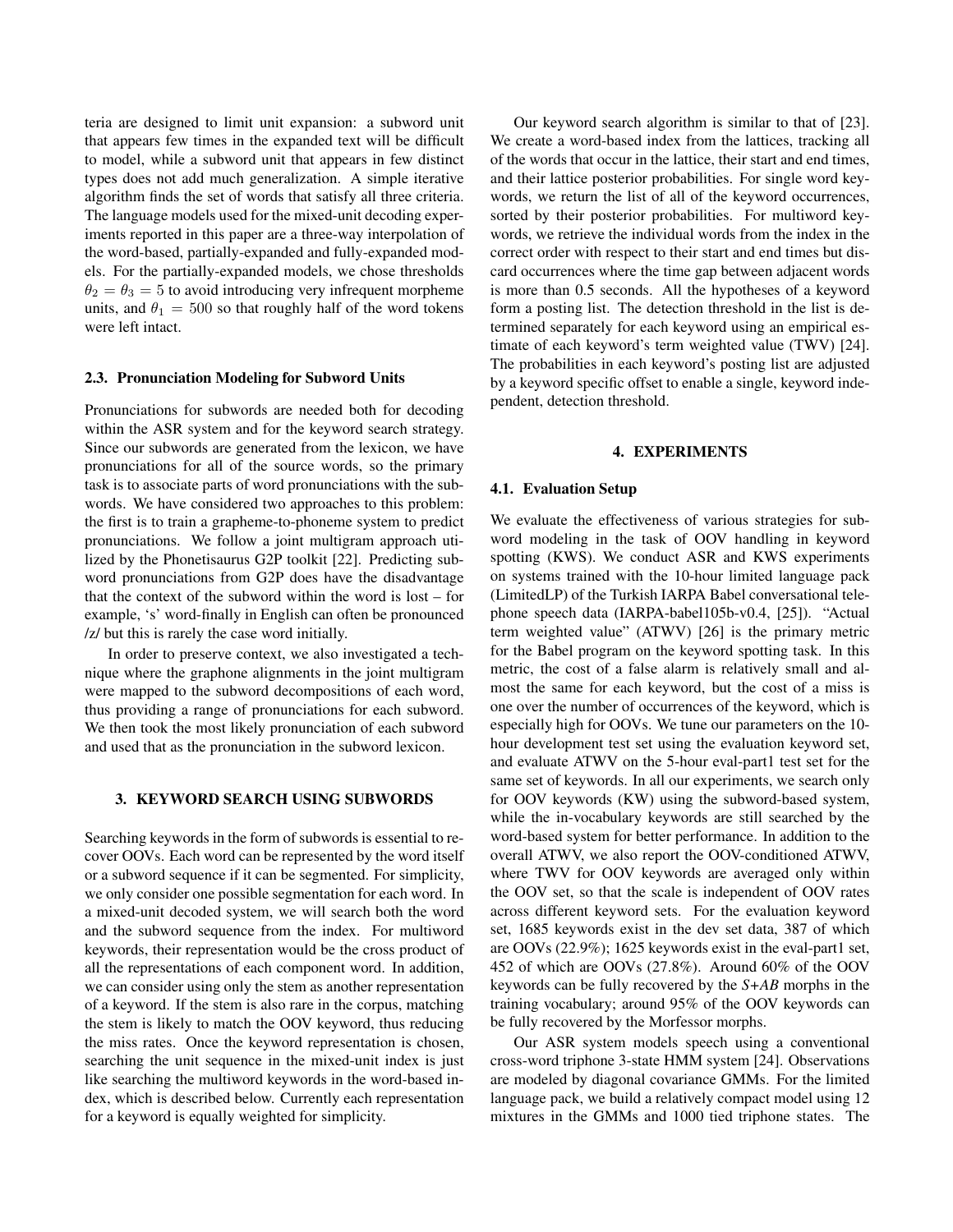| Vocab / LM   | Lattice Expansion         | KW Representation         | <b>OOV ATWV</b> | Overall ATWV | %OOV in Posting List |
|--------------|---------------------------|---------------------------|-----------------|--------------|----------------------|
| Word         |                           | Word                      |                 | 0.164        | $0\%$                |
| Word         | <b>Phone</b>              | Phone                     | 0.017           | 0.168        | 31.0%                |
| Word         | ${\rm Morph_{Morfessor}}$ | ${\rm Morph_{Morfessor}}$ | 0.009           | 0.167        | 21.8%                |
| Word         | $Morph_{S+AB}$            | $Morph_{S+AB}$            | 0.014           | 0.168        | 13.1%                |
| Word         | $Morph_{S+AB}$            | Stem                      | 0.021           | 0.169        | 34.7%                |
| $W+M_{S+AB}$ | ۰                         | $W+M_{S+AB}$              | 0.043           | 0.174        | 17.8%                |

Table 1. Word-decoding vs. mixed-unit-decoding using *regular* lattices on the *dev* set.

features include 13-d MFCC warped with speaker-dependent VTLN, pitch features, their deltas and accelerations, and bottleneck neural network features. The baseline language model is trigram with modified-Kneser-Ney smoothing and pruning. The recognition is generated by a second-pass decoder with speaker adaptation. The WER of the word-decoded system on the development test set is 74.6%.

# 4.2. Results and Discussion

The word-decoded baseline system achieves 0.164 overall ATWV, but does not handle OOVs. Following traditional subword-based methods, we decomposed word arcs into subword arcs of varying units (Table 1). Interestingly, converting word arcs into either phones or morphs provides a similar level of performance, although the phone-based KWS takes much longer to search. Unsupervised Morfessor morphs (Morph<sub>Morfessor</sub>) lead to slightly worse OOV ATWV than affix bundled morphs (Morph<sub>S+AB</sub>), although the former almost doubles the OOV coverage in the posting list. Using only stems instead of full morph sequences (Morph<sub>S+AB</sub>) as the keyword representation almost triples the OOV coverage in the posting list and leads to slightly better OOV ATWV. When we decode with the mixed-unit vocabulary and language model ( $W+M<sub>S+AB</sub>$ ), performance outstrips all of the search methods in the word-decoded system. This is because we have more robust estimation of the units and thus better posteriors, even though the OOV coverage in the posting list is only half of the stem-based approach. Increasing the lattice density also helps especially for OOVs (Table 2).

Comparing different subword units for vocabulary design in Table 2, we find that mixed word-and-morph decoding performs better than mixed word-and-phone decoding as the phone unit estimate is not so robust. The performance with unsupervised morph units is not far from that with morph units learned from hand-crafted rules. This is partly because the smaller morph units have higher oracle coverage of OOV KWs (95% vs. 60%). Interestingly, staging of both morph systems does provide a small improvement over the individual systems (Table 3), as the larger units provide better keyword posterior estimates, while the smaller units complement with better coverage.

The results on the dev and eval-part1 test sets are shown in Table 3. The word-and-bundled-morph decoded system has achieved more than 2% absolute gain in ATWV for eval-part1

| Vocab / LM / KW          | OOV   | Overall | %OOV in Posting List |
|--------------------------|-------|---------|----------------------|
| $W+M_{S+AB}$             | 0.053 | 0.177   | 27.9%                |
| $W+M_{\text{Morfessor}}$ | 0.046 | 0.175   | 42.6%                |
| W+Phone                  | 0.017 | 0.168   | 57.5%                |

Table 2. OOV/Overall ATWV with different size of subword units using *dense* lattices on the *dev* test set.

| System                         |          | Dev Set | Eval-part1 Set |         |
|--------------------------------|----------|---------|----------------|---------|
|                                | OOV      | Overall | OOV            | Overall |
| $(1)$ Word                     | $\theta$ | 0.164   | 0              | 0.163   |
| $(2) W + M_{S+AB}$             | 0.053    | 0.177   | 0.074          | 0.184   |
| $(3)$ W+M <sub>Morfessor</sub> | 0.046    | 0.175   | 0.062          | 0.181   |
| Staged (1-2-3)                 | 0.061    | 0.178   | 0.084          | 0.187   |

Table 3. ATWV on *dev* and *eval-part1* test sets with *dense* lattices. Note: (2) and (3), as in all above experiments, use the word system (1) as a first stage.

over the original word-based system. In a subsequent run with improved acoustic models, we noted an improvement in our staged system (0.196 ATWV) over a word baseline (0.170).

### 5. CONCLUSIONS

We have shown that morph-based subword modeling is useful for handling the OOV issue for keyword spotting in the low-resource setting for a morphologically rich language, and that including subwords in the decoding process can be more effective than the traditional method of breaking down worddecoded lattices into subword lattices. In this work, a mixedlevel vocabulary design and the staged keyword search strategy are used to balance the confusability and coverage. Future work may benefit from more sophisticated morphological feature-based approaches in language modeling which would allow us to better model long-span subword dependencies, and better rescoring of putative subword hits in keyword posting lists. In addition, we can also apply our subword modeling approach to search in-vocabulary words as a complement to the word-based search approach.

Acknowledgements: We thank Steven Wegmann for very useful discussions and his help on the KWS system. We also thank our collaborators at ICSI providing us the ASR system.